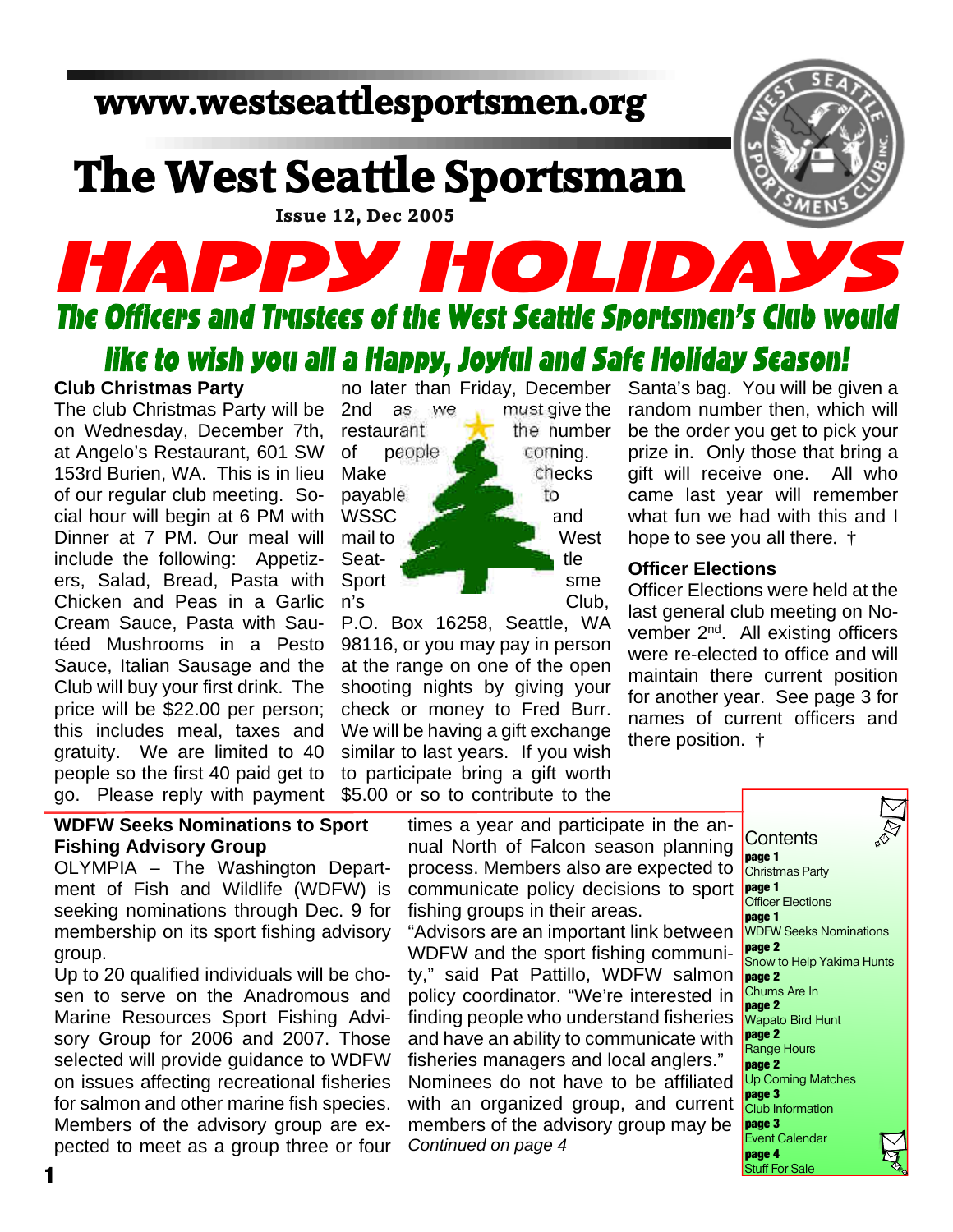#### **Snow Will Make Yakima Upland Bird Hunts Even Better**

*From a Fishing and Hunting News article written by Rob Phillips*

Central Washington upland bird hunters have been pleasantly surprised so far this season. Hunters working the fields and ditch rows in the lower Yakima Valley have been finding plenty of pheasants and quail to keep their gun barrels heated. And, with a little help from Mother Nature, the hunting should even get better.

"As the corn fields are cut, and if we get some snow, the hunting will be even better," says Mike Schell, habitat chairman for the Yakima Valley Pheasants Forever chapter.

Schell and several other PF chapter members have been having some good luck hunting pheasants on the Yakama Reservation. They've been hunting some of the smaller "Feel Free To Hunt" areas west of Wapato and are finding birds every time out.

"This has been one of the best years in the last several for pheasants," Schell says. "And there are lots of quail around."

"This has been one of the best years In the last several for pheasants. And there are lots of quail around."

— Mike Schell Blocking techniques: He says that without some snow to slow the running roosters down, it's beneficial to have a group of six or eight guns

#### **Up coming Small bore & Air Matches**

Dec 10 West Seattle Air Pistol Open

so you can do some pushing and blocking. Adding some good dogs to the mix will add to your success too.

"We sometimes have a dozen guys or more, and at least a halfdozen dogs," he says. "With that many hunters and dogs, someone is going to get some shooting."

His advice for a single hunter with a dog or smaller groups is to hit the thickest cover you can find, because even the old running roosters will often hold there. And there always seems to be quail in the thick stuff, he says.

Info: A three-day or fall-season Yakama Nation hunting permit is required to hunt on Yakama lands. Contact the Yakama Nation wildlife office (509-865-5121) or WDFW Region 3 office (509- 575-2740). †

#### **Chums Are In**

*Taken from a Fishing and Hunting News article written by Randall Peters.* Here are several good bets for chum fishing in Puget Sound rivers:

**Skagit:** "There are fish spread all throughout the Skagit, but the better visibility is in the upper river," says Curt Wilson of Holiday Market (360-757-4361). Try sand shrimp and winged bobbers or sardine-wrapped K-13 to K-15 Kwikfish.

**Skykomish:** "Thanksgiving Day usually marks the peak of the chum run on the Skykomish," says Kent Alger of Three Rivers Marine and Tackle (425-4151575) in Woodinville. Concentrate your efforts on the lower sections of the river below the Lewis Street Bridge in Monroe. Toss pink jigs tipped with sand shrimp under a bobber or drift shrimp/Spin-N-Glo combos with pink, chartreuse or purple yarn. **Green:** This is a quality chum fishery located just on the outskirts of Seattle metro. "It's going to be good until the end of November at least," says Larry Anderson of Auburn Sports and Marine (253-833-1440). Fishing is good right now from Highway 18 past the Auburn golf course down to 277th. "This is definitely a drift fishery," says Anderson. Use shrimp, either with or without a Corky, but use green yarn. There's plenty of bank access off Green River Road.

**Puyallup:** Fish downstream of 96th St. E. near the Sumner Sportsman's Association to the mouth of the White River and along the south shore of the Puyallup along River Road. †

#### **Wapato Hunting Trip**

A small group of us went hunting this last month, near Wapato, with almost all of us getting at least 2 birds a piece. They were mostly quail with one pheasant. We camped at Ryan Calhoun's home and they treated us to some of there local hunting areas. See page 4 for a few pictures from trip. †

#### **Range Hours and Activity**

Monday - Small Bore - 6 PM Tuesday - Air Rifle / Pistol - 6:30 PM Wednesday - Juniors - Call Fred Burr at 206-935-4883 for information. Cost: Adult members \$2.00, non-members \$4.00, Juniors \$1.00.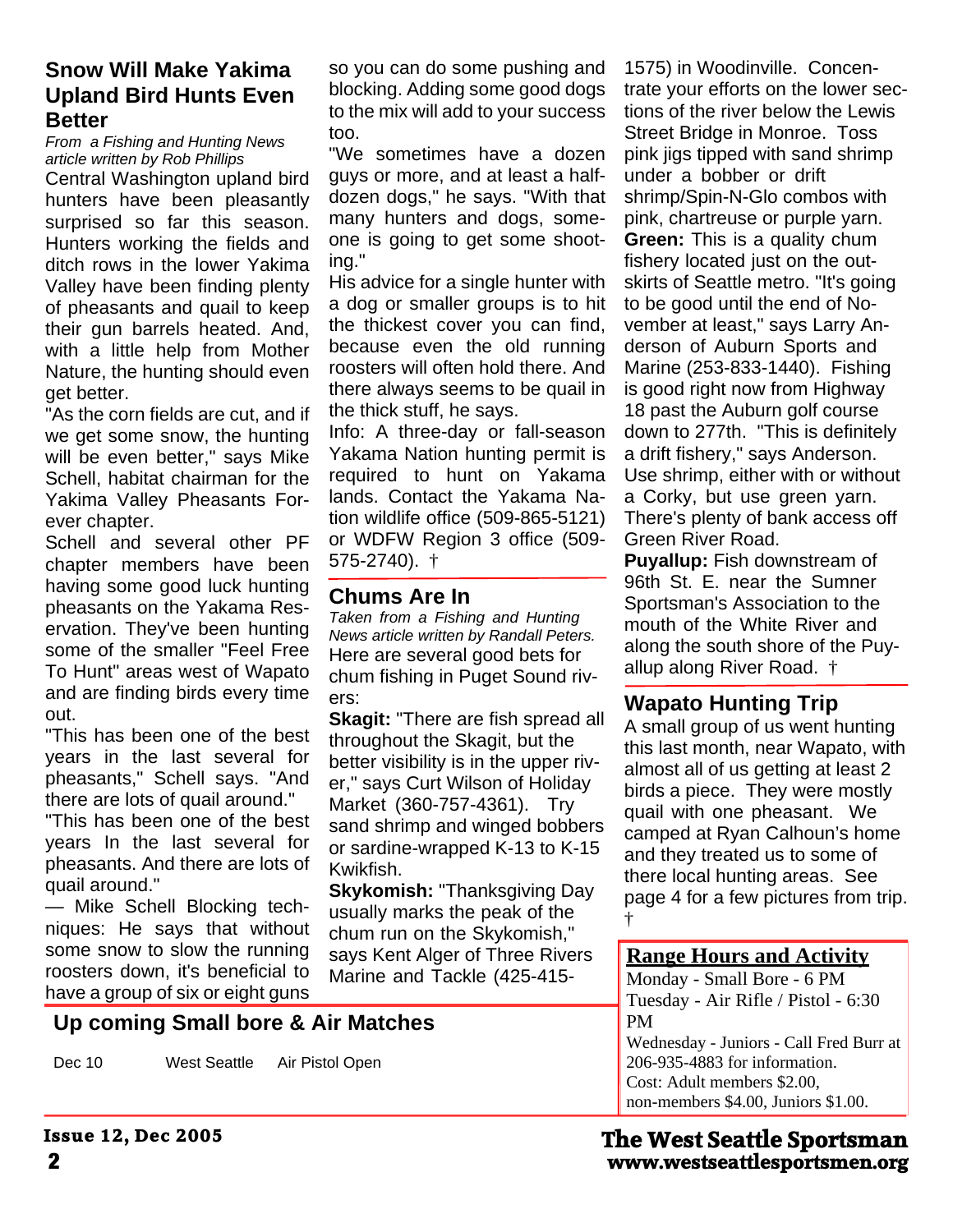#### **The West Seattle Sportsmen's Club Sponsors of the Roger Dahl Rifle Training Range**

| <b>OFFICERS</b>            |              | <b>TRUSTEES</b>                             |
|----------------------------|--------------|---------------------------------------------|
| President – Cam Robison    | 206-431-8337 | Jerry Mascio 206-937-3614                   |
| Vice Pres. – Greg Boyd     | 425-337-3771 | <b>Frank Novito</b>                         |
| Secretary - Tony Olszewski | 425-226-5643 | <b>Rolf Erickson</b>                        |
| Treasurer – Fred Burr      | 206-935-4883 |                                             |
| Rec. Sec. – Richard George |              | Contact us at info@westseattlesportsmen.org |
|                            |              |                                             |

The West Seattle Sportsmen's Club was founded in 1934 by a group of fourteen men who had the foresight to see that sportsmen, in a united group, would present views, be better heard and achieve goals that were not possible when actioned as unorganized individuals. The ambitions of these charter members, who strove for the propagation of wildlife and habitat as well as the conservation of all our natural resources, has proven prophetic, for today multitudes of individuals and sporting groups are carrying on the job of conserving the remaining outdoor assets of natural America. The West Seattle Sportsmen's Club helps lead in this fight in the state of Washington. A member has the opportunity to join others in formulating club action in achieving and maintaining these goals.

However, "all work and no play" is not the format of the club. Many events are spaced throughout the year to insure a member many chances to participate in sportsmen's activities. For \$25, what more could a person ask than the opportunity to go salmon fishing with a group of his friends on a charter boat, fresh water fishing with other members and their families, have a salmon bake, a clam feed, or attend a banquet especially for the ladies. But there's more - he can shoot on the club range, go rabbit hunting, and if nothing else, should get \$25 worth just by watching the kids of the community have a real ball at the Kid's Fishing Derby. To sum it all up, a guy gets at least a hundred dollars worth of fun out of a year's membership.

#### **Events Calendar**

Dec 7<sup>th</sup> - Club Christmas Party Dec - Squiding Contact Jerry Jan 4<sup>th</sup> - Club Meeting Feb 3rd - Big Game Dinner March  $1<sup>st</sup>$  - Club Meeting March(Late) - Quincy Lakes Fishing April 5<sup>th</sup> - Club Meeting April - Razor Clamming ??? June 3<sup>rd</sup> - 4<sup>th</sup> - Clam Digging June 7<sup>th</sup> - Clam Bake June 9th - 11th Bowman Bay

If you have any ideas for programs to have at the club meeting or any good outing ideas let one of the Officers or Trustees know. You may contact us at: info@westseattlesportsmen.org

| <b>New</b>                                                                                                                                                                                                                                                                                                     | <b>MEMBERSHIP APPLICATION</b>           | <b>Renewal</b>            |  |  |
|----------------------------------------------------------------------------------------------------------------------------------------------------------------------------------------------------------------------------------------------------------------------------------------------------------------|-----------------------------------------|---------------------------|--|--|
|                                                                                                                                                                                                                                                                                                                | <b>WEST SEATTLE SPORTSMEN'S CLUB</b>    |                           |  |  |
|                                                                                                                                                                                                                                                                                                                |                                         | Date                      |  |  |
| for membership in the WEST SEATTLE SPORTSMEN'S CLUB and tender herewith the sum of \$<br>payment of one year's dues.                                                                                                                                                                                           |                                         |                           |  |  |
| If solemnly swear that I will abide by the Constitution and By-Laws of the West Seattle Sportsmen's Club and<br>help in its up-building and I will not willfully disobey the Game Laws wherever I fish or hunt. I will always be<br>a true sportsman both in the field and to my brother members at all times. |                                         |                           |  |  |
| Signed Signed Signed Signed Signed Signed Signed Signed Signed Signed Signed Signed Signed Signed Signed Signed Signed Signed Signed Signed Signed Signed Signed Signed Signed Signed Signed Signed Signed Signed Signed Signe                                                                                 | If you would like to                    |                           |  |  |
|                                                                                                                                                                                                                                                                                                                | receive the Club<br>newsletter by email |                           |  |  |
|                                                                                                                                                                                                                                                                                                                | check here.                             |                           |  |  |
| Phone Reserves and Phone Reserves and Phone Reserves and Phone Reserves and Phone Reserves and Phone Reserves and Phone Reserves and Phone Reserves and Phone Reserves and Phone Reserves and Phone Reserves and Phone Reserve                                                                                 |                                         |                           |  |  |
| (New Only)                                                                                                                                                                                                                                                                                                     |                                         |                           |  |  |
| The West Seattle Sportsman                                                                                                                                                                                                                                                                                     |                                         | <b>Issue 12, Dec 2005</b> |  |  |

#### **www.seattlesportsmen.org 3 The West Seattle Sportsman**